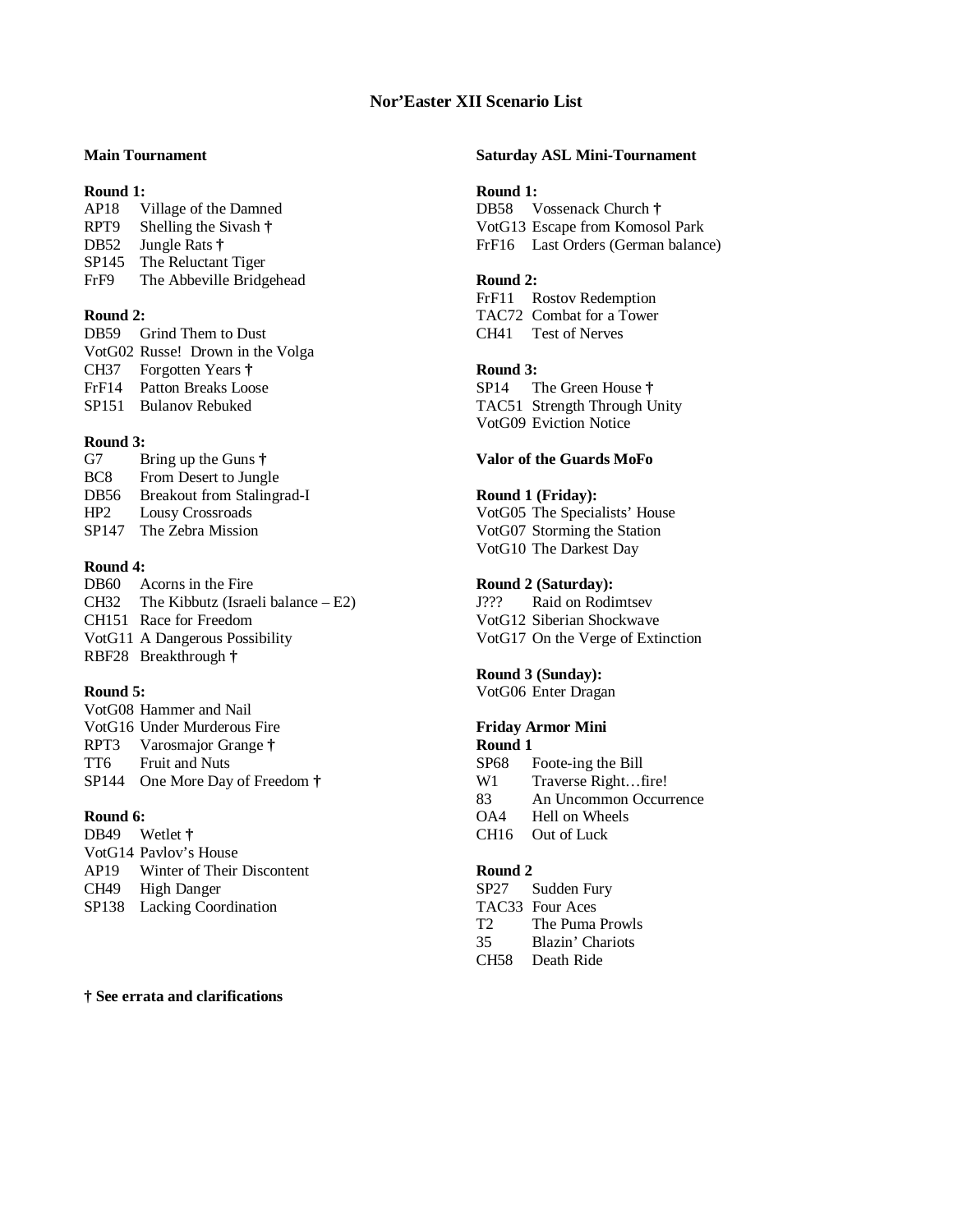# **Nor'Easter XII - Scenario Errata, Clarifications**

# **Main Tournament**

## **Round 1:**

**RPT9 Shelling the Sivash:** The Russian non-partisan ELR is 4. Romanian setup instructions should read: "Elements of the Romanian 10th Infantry Division [ELR: 3] set up <=4 hexes from 17Z7 **and/**or <= 3 hexes from 17S6".

**DB52 Jungle Rats:** Single-story stone houses with  $> 1$  building depiction within a hex are considered huts.

# **Round 2:**

**CH37 Forgotten Years:** The sand dunes are low.

# **Round 3:**

**G7 Bring Up the Guns:** On the Wagon counter illustration, "M>6 1S/5PP" should be "T6 15PP" and there should be two stars (not one).

# **Round 4:**

**RBF28 Breakthrough:** Romanian OB: Vz.38(t)A tanks should be LT vz.35(g), i.e. Axis Minor Vehicle Note 34. The T-4 Side/Rear AF is 3.

**Round 5:** 

**RPT3 Varosmajor Grange:** As no SSR specifies otherwise, Hungarians do **NOT** have a broken morale higher than printed.

**SP144 One More Day of Freedom:** Delete the second sentence in Coordinating Instruction number 2.

### **Round 6:**

**DB49 Wetlet:** TH Heroes may not be HIP, G1.422 is NA. **DB49 Wetlet** Special Balance – delete one 238 and four concealment counters from the Japanese OOB.

### **Sat ASL Mini-Tournament**

### **Round 1:**

**DB58 Vossenack Church:** SSR 1 should read: "EC are Wet with no wind at start. Weather is Ground Snow (E3.72) and Overcast (E3.5). {EXC: A Wind Change DR of  $> = 10$  will result in Falling Snow (E3.71) instead of rain, and the intensity may increase but never decrease.}"

# **Round 3:**

**SP14 The Greeen House:** The American balance should read: "Exchange the Japanese HMG for a MMG."

# **Nor'Easter XII - Scenario Selection Procedure**

In each round there is a list of five scenarios to pick from. For each round, pick your first, second, and third choices. You are encouraged to select the scenarios you want to play in each round before the tournament begins. Compare your choices with your opponent's. If there is only one match, you play that scenario. Otherwise you decide which of the matches you collectively ranked highest, in order of priority:

- Do your first choices match, or does only one scenario appear on both of your lists of choices? If so, play that scenario.
- Is one player's first choice the other's second choice? If so, play that scenario. If two scenarios fit this description, pick the one to play randomly.
- Do your second choices match? If so, play that scenario.
- Is one player's first choice the other's third choice? If so, play that scenario. If two or more scenarios fit this description, pick the one to play randomly.
- Is one player's second choice the other's third choice? If so, play that scenario. If two or more scenarios fit this description, pick the one to play randomly.
- Do your third choices match? If so, play that scenario.

Scenario selection priority in a simpler graphical format, with first choice on the left, last choice on the right: